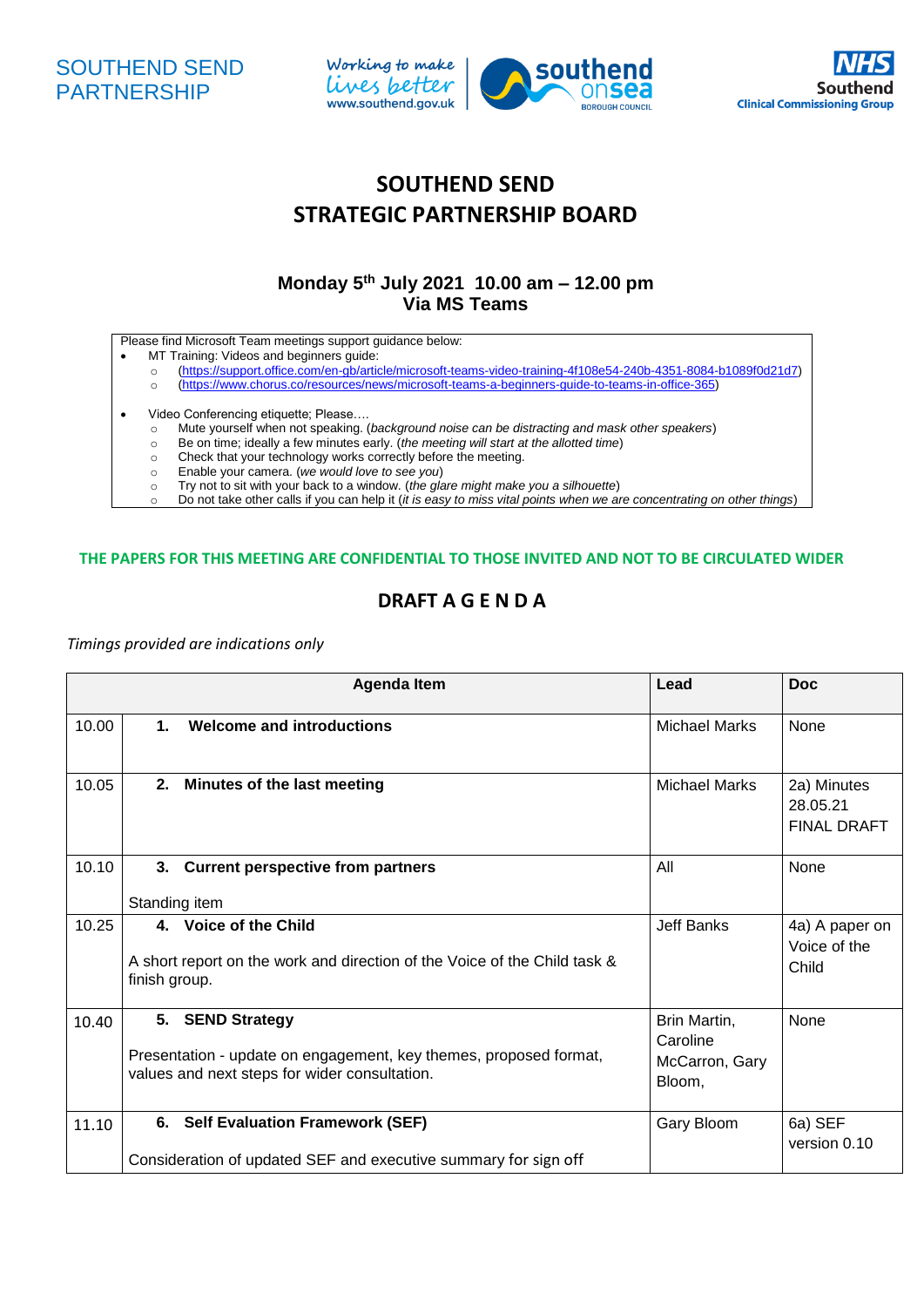|       |                                                                                                                                                 |                      | 6b) SEF -<br>executive<br>summary        |
|-------|-------------------------------------------------------------------------------------------------------------------------------------------------|----------------------|------------------------------------------|
| 11.25 | 7. Communication & Engagement<br>A short report from the Comms T&F group outlining priorities, wider                                            | Caroline<br>McCarron | 7a) Comms<br>Highlight report            |
|       | programme of communication and engagement.                                                                                                      |                      |                                          |
| 11.35 | 8. SEND Operations Group highlight report<br>Standing item.                                                                                     | <b>Brin Martin</b>   | 8a) SENDOPS<br>Highlight report          |
| 11.45 | Joint Commissioning Group Highlight report<br>9.<br>Standing item.                                                                              | Caroline<br>McCarron | 9a)<br>Commissioning<br>highlight report |
| 11.55 | 10. Actions and feedback:<br><b>Review Action Log</b><br>a)<br>b) Feedback/actions to other SEND Governance Groups not covered<br>by action log | <b>Michael Marks</b> | 10a) Action log                          |
|       | 11. Any other business                                                                                                                          |                      |                                          |
|       | 12. Future meetings and agenda items:                                                                                                           |                      |                                          |
|       | Dates and times of future meetings TBC                                                                                                          |                      |                                          |
| 12pm  | <b>Close</b>                                                                                                                                    |                      |                                          |

| <b>Attendance</b>   |                             |                                                              |                                |           |  |
|---------------------|-----------------------------|--------------------------------------------------------------|--------------------------------|-----------|--|
|                     | <b>Name</b>                 | <b>Job Title</b>                                             | Organisation                   |           |  |
| Chair               | <b>Michael Marks</b>        | Executive Director, Public Health and Children's<br>Services | Southend Borough Council       | MМ        |  |
| <b>Deputy Chair</b> | Patricia D'Orsi             | Chief Nurse CP&R and Southend                                | <b>NHS Southend CCG</b>        | PD        |  |
|                     | Amanda Wiley                | Primary School Head Representative                           | <b>Blenheim Primary School</b> | AW        |  |
|                     | <b>Brin Martin</b>          | Director of Learning                                         | Southend Borough Council       | BM        |  |
|                     | Caroline<br><b>McCarron</b> | Associate Director of Integration and<br>Partnerships        | NHS Southend CCG               | <b>CM</b> |  |
|                     | Gary Bloom                  | Head of SEND                                                 | Southend Borough Council       | GB        |  |
|                     | Clare Costello              | Secondary School Head Representative                         | Shoeburyness High School       | CC        |  |
|                     | Jackie Mullan               | Special School Head Representative                           | <b>SEN Trust Southend</b>      | JM        |  |
|                     | <b>Jeff Banks</b>           | Director                                                     | A Better Start Southend        | JB        |  |